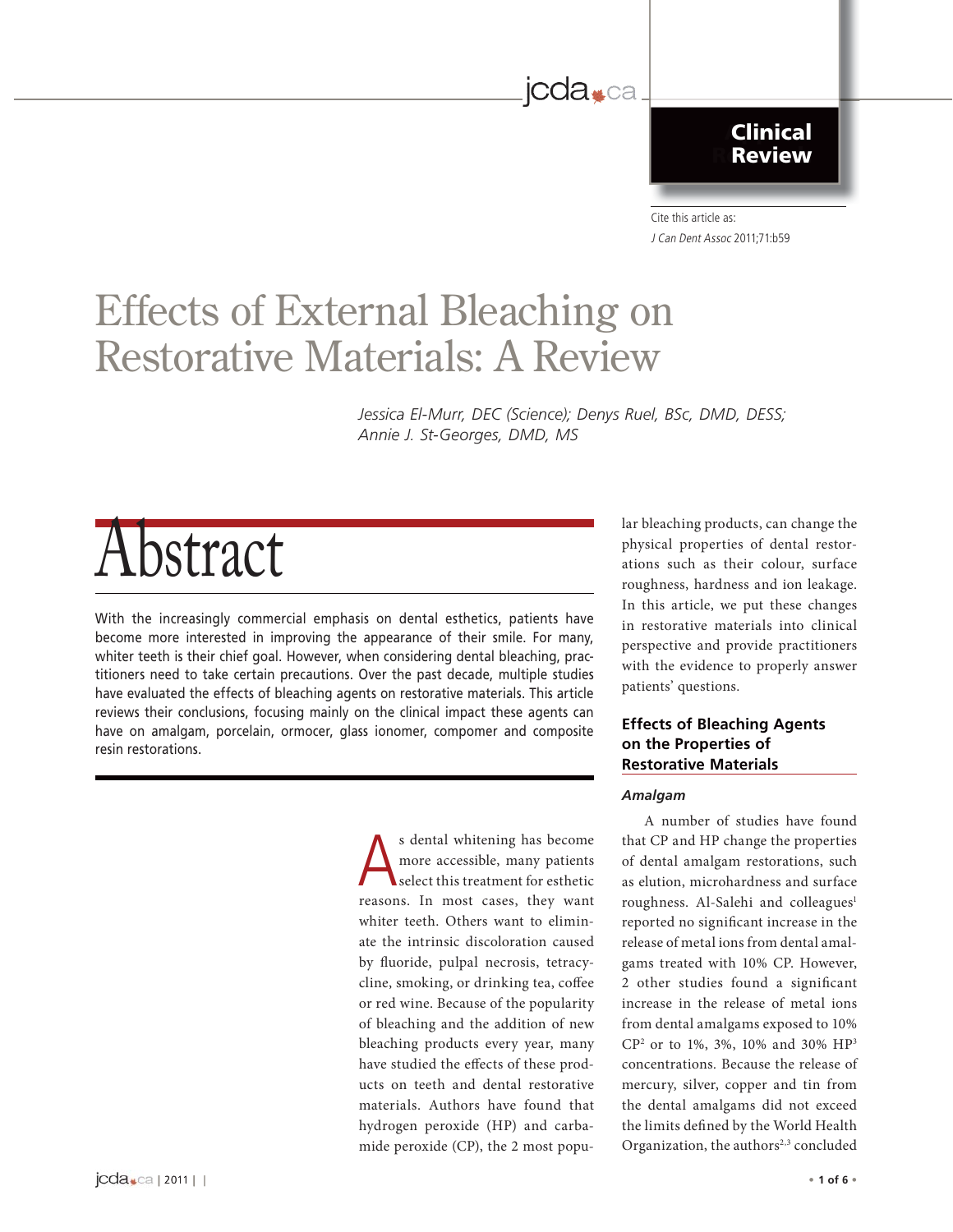that bleaching teeth with amalgam restorations is not a health hazard. Another study<sup>4</sup> identified some factors involved in the bleaching treatment, such as the age of the dental amalgam, an unpolished amalgam surface and the acidity of the bleaching agent, as possible causes of increased release of mercury.

Concerned about the surface roughness and the microhardness of dental amalgams after bleaching procedures, some authors<sup>1-3</sup> studied the impact of bleaching agents on these 2 properties and found no significant changes. In a case report, Haywood<sup>5</sup> described a green discoloration around certain dental amalgam restorations of a patient who had an extended bleaching treatment with 10% CP. Removal of the dental amalgam revealed underlying carious lesions. In another case report,<sup>6</sup> intraoral bleaching with 10% CP caused some staining of the bleaching tray in areas where dental amalgam restorations presented with superficial chipping at the cavosurface margins. The causes of colour change found in these case reports could be linked to defective dental amalgam restorations, the composition of the bleaching agent and the dental amalgam, the presence of undiagnosed decay or a more complex interaction among these elements.

Overall, these studies revealed minor effects of bleaching on elution, surface roughness and microhardness of dental amalgam restorations that are within a clinically acceptable range. To avoid greening discoloration around dental amalgams, practitioners should meticulously examine the restorations before proceeding with bleaching and pay particular attention to the amalgams that have marginal discrepancies.

#### *Porcelain*

A number of recent articles have studied the impact of bleaching treatment on the physical properties of ceramic restorations. In a recent in vitro study,<sup>7</sup> feldspathic porcelain had a rougher surface after 21 days of exposure to 10% and 35% CP. According to the authors, the changes over the porcelain's surface may have been caused by a reduction of silicon dioxide  $(SiO<sub>2</sub>)$  and potassium peroxide  $(K_2O_2)$  molecules. In their study, Zaki

and Fahmy<sup>8</sup> distinguished between autoglazed and overglazed ceramic restorations. They showed that an in-office bleaching procedure with 35% CP followed by an at-home bleaching technique with 15% CP significantly increased the surface roughness and changed the whiteness of polished overglazed ceramic restorations, but did not affect autoglazed ceramic restorations. Because the increased ceramic roughness could lead to more plaque retention, bacterial adherence and gingival irritation, the authors suggested protecting these materials with a barrier before bleaching to preserve the integrity of the ceramic surface.8

Laboratory studies of in-office<sup>9</sup> (38% HP) and at-home<sup>10</sup> (15% CP) bleaching agents concluded that the microhardness of ceramic restorations was not affected 30 days after the end of the bleaching procedure. However, Turker and Biskin<sup>11</sup> found a significant decrease of 15% in the surface microhardness of feldspathic porcelain 30 days after bleaching with 10% and 16% CP.

Overall, these studies show that bleaching could affect the microhardness and surface roughness of porcelain. Since it is difficult for dentists to distinguish between overglazed and autoglazed ceramic restorations in the clinic, practitioners would be wise to advise patients to avoid bleaching ceramic restorations, especially those of anterior teeth.

#### **Ormocer (Organically Modified Ceramic)**

Two studies<sup>12,13</sup> investigated the impact of bleaching agents on the stability of the colour of ormocer restorations. Ormocers, or organically modified ceramics, are a combination of organic and inorganic copolymers developed to improve the results of dental restorations. Using a colorimeter, Yalcin and Gurgan<sup>12</sup> found a significant change in the colour of samples of ormocer exposed to 10% CP. Another study<sup>13</sup> that used a high (35%) concentration of HP demonstrated a significant change in colour that could necessitate the replacement of the restoration. The authors of these studies suggested that these restorations might have to be replaced after bleaching because the colour changes might be perceptible by the human eye, even though the colour changes were within a clinically acceptable range.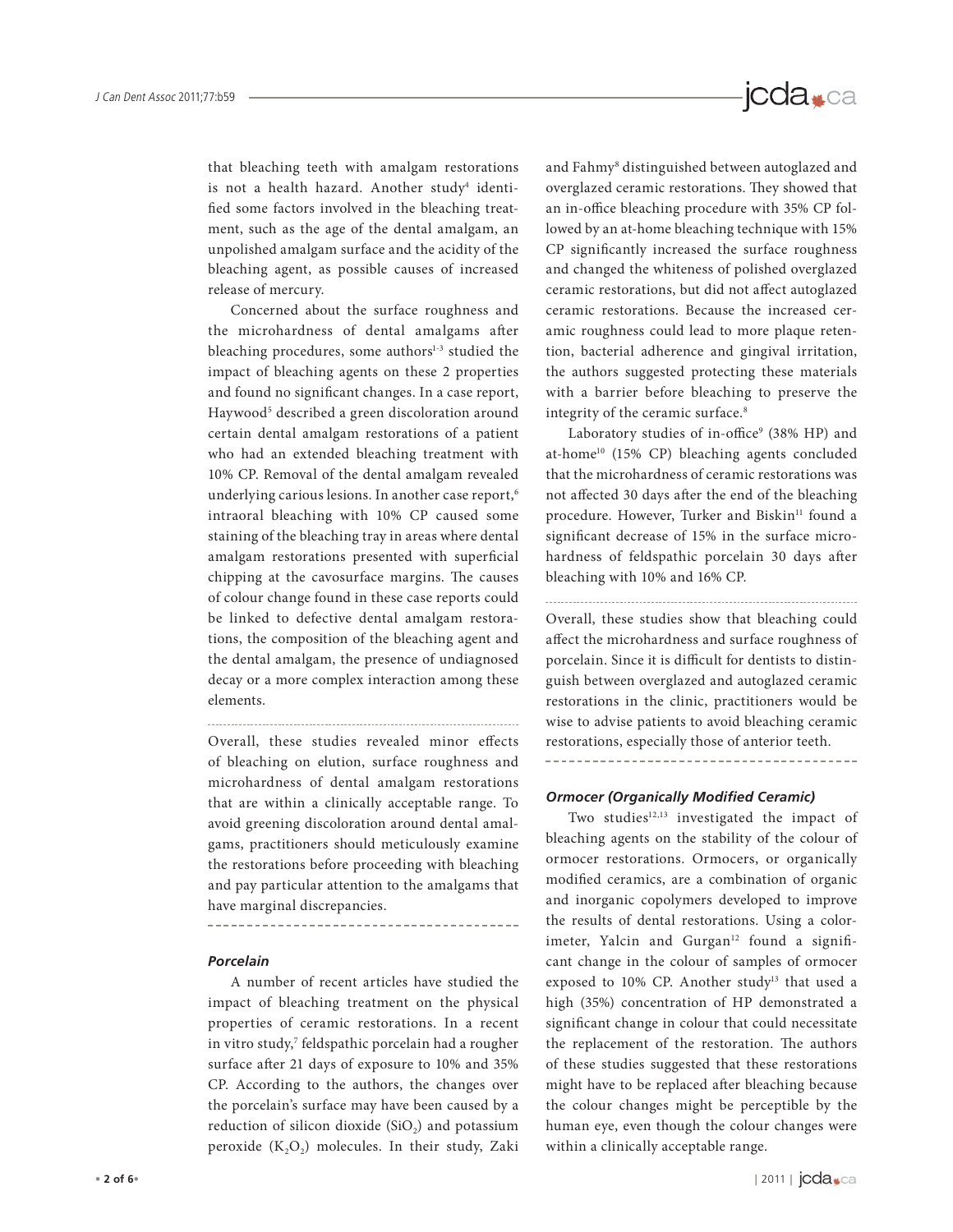In another study,<sup>14</sup> ormocers showed no significant change in microhardness with the use of a high concentration of peroxide, such as 35% HP. The authors associated these results with the high weight percentage of filler particles and the matrix of the ormocer, which contains inorganic-organic copolymers. Similar results were described for the 38% HP and 15% CP concentrations used in 2 other studies.9,10 Because the microhardness of the ormocers remained unchanged, the authors considered bleaching a safe option that required no replacement of the restorations.

A recent article<sup>15</sup> reported the effect of bleaching on the elution of monomers from different dental materials. The authors found a decrease in the quantity of released bisphenol A from the bleached ormocer samples compared to the unbleached samples and concluded that bleaching ormocer restorations is not a health hazard.

Consequently, since bleaching does not adversely affect the microhardness or monomer elution of ormocer restorations, it presents no health hazards. However, studies show that although bleaching can perceptibly affect the colour of these restorations, this effect is clinically acceptable.

-------------------------------------

#### **Glass Ionomer Cement and Resin-Modified** *Glass Ionomer Cement*

Some studies have evaluated the effects of bleaching agents on glass ionomer and resinmodified glass ionomer cements. A recent in situ study by Li and colleagues<sup>16</sup> found a significant difference in the colour of a conventional glass ionomer cement restoration after 4 weeks of bleaching with 15% CP, over that noted before the treatment. However, 2 weeks after the whitening treatment ceased, the colour returned to that noted before the treatment, showing that bleaching did not affect the colour of the glass ionomer cement. Additionally, scanning electron microscopy (SEM) revealed a slight surface dissolution. Similarly, another study<sup>17</sup> found alterations, such as cracks and pits, in the surface of the glass ionomer cement, which were explained by the ability of the bleaching agent to alter the surface properties of the material. The authors also

found that bleached glass ionomer restorations were more susceptible to different staining solutions with a pH from 3.73 to 6.25, such as red wine, herbal tea, Coca Cola and coffee.

jcda<sub>\*ca</sub>

When using 15% CP and 35% HP on resinmodified glass ionomer cement restorations, Taher<sup>14</sup> found a softening effect and a significant decrease in their surface hardness. The change in hardness after at-home bleaching with 15% CP was 2.6% over that for the control group. For in-office bleaching with 35% HP, the percentage decrease was 23.1%. The author attributed these results to multiple air bubbles mixed into the material that can affect the final properties of the restorations.

Consequently, because glass ionomer and resinmodified glass ionomer cement restorations are changed when bleached, they may need to be replaced.

#### **Compomer (Polyacid-Modified Composite** *Resin)*

Researchers have demonstrated the effect of bleaching on the colour, roughness and hardness of compomer. Also known as polyacid-modified composite resin, compomer is a composite resin with fluoroaluminosilicate glass, an addition that confers similar properties to those of glass ionomer such as fluoride release. Clinical studies showed that surface roughness of compomers was clinically significantly increased when exposed to bleaching procedures. SEM showed cracks,17-19 and chemical alterations and surface dissolution<sup>16</sup> in the restorations after their exposure to 10% and 15% CP. One study<sup>18</sup> related these results to fillermatrix debonding at the surface of the compomer, caused by free radicals from the peroxide.

Researchers<sup>16,17,19</sup> studying the effect of bleaching on the colour of compomer restorations concluded that bleaching with 10% to 15% CP causes a significant change that could be related to surface alterations, as Li and colleagues<sup>16</sup> showed with SEM. A recent study<sup>17</sup> of compomer restorations reported their increased susceptibility to staining with red wine, coffee and Coca Cola after bleaching with 15% CP. The authors related these results to the higher degree of porosity that resulted after bleaching the compomer material.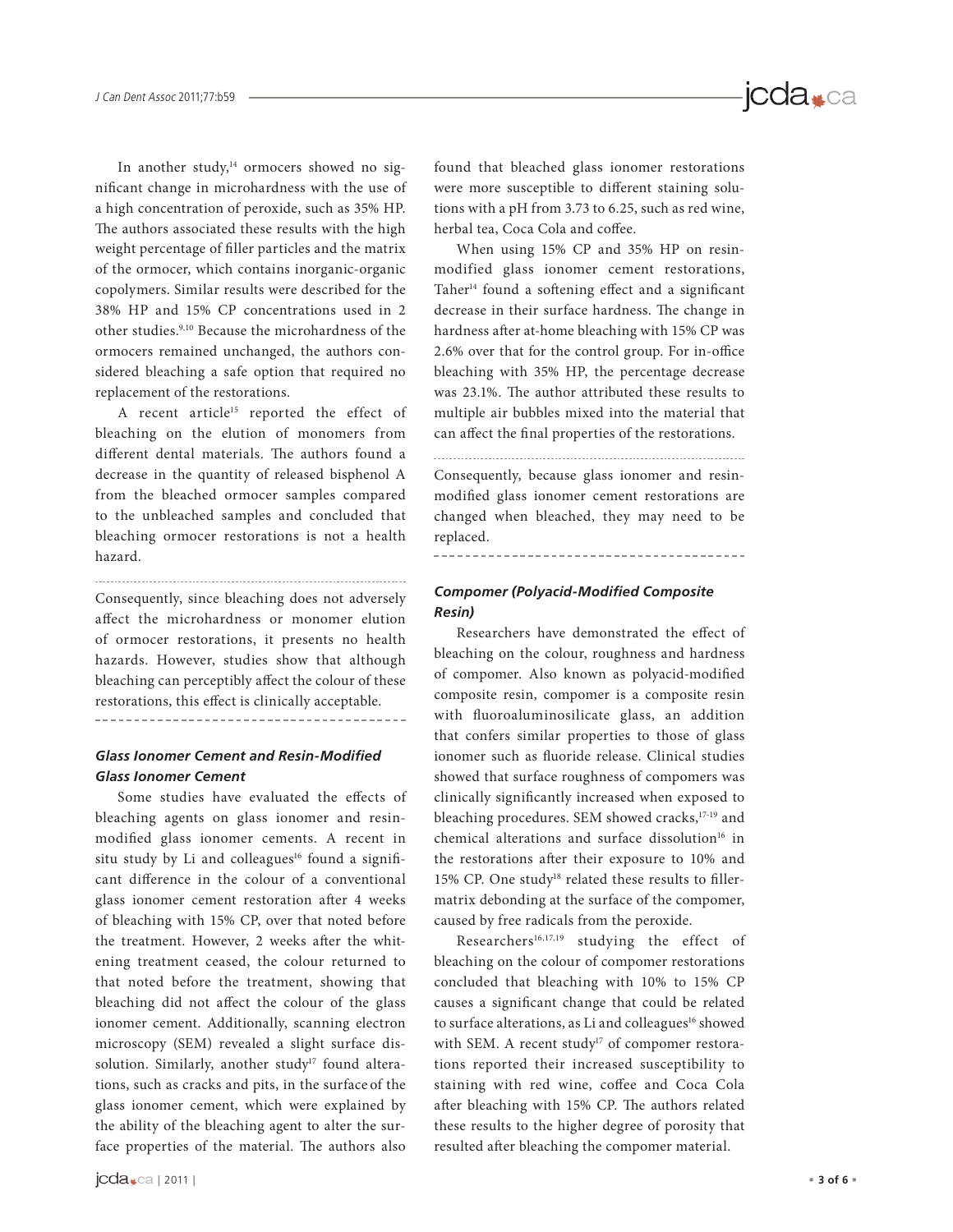Rosentritt and colleagues<sup>19</sup> found that compomers deteriorated and decreased in hardness after they were bleached. In another study,<sup>20</sup> subsurface analysis of bleached compomers showed that layers up to 2 mm deep were affected because of significantly reduced hardness and that the filling materials appeared softened. Because these results were clinically significant, the authors suggested that it might be necessary to replace or polish compomer restorations after bleaching.

Overall, these studies showed that the roughness, microhardness, colour stability and stain susceptibility of compomer restorations can be clinically affected by bleaching agents.

------------

#### *Composite Resins*

Many studies have examined the changes bleaching causes in the characteristics of composite resins, a material commonly used for esthetic dental treatments, such as colour, surface hardness and roughness, staining susceptibility, microleakage and elution. Using a spectrophotometer, Li and colleagues<sup>16</sup> found significant changes in the colour of nanohybrid and packable composite resins after bleaching with 15% CP. Another study<sup>13</sup> found that this difference was especially noticeable when a high peroxide concentration (35% HP) was used on low-density resins such as microfilled composite resin. The authors attributed these results to the volume of resin matrices and filler type. In both studies, the colour change was clinically acceptable.

Using the Knoop hardness test, Hannig and colleagues<sup>20</sup> reported a significant decrease in the surface hardness of bleached composite resins, not only on superficial surfaces, but in the deeper layers of the filling materials as well. Similarly, another research study<sup>14</sup> concluded that bleaching with different peroxide concentrations significantly decreased the surface microhardness of a microfilled composite resin. These results were related to the high oxidation and degradation of the resinous matrix in the composites. Other investigations of microhardness reported different results. One study<sup>21</sup> reported that bleaching with 16% CP decreased the microhardness of a hybrid composite resin, whereas bleaching with 35% HP had no effect on it. Two other studies found that doing an at-home<sup>10</sup> and an in-office bleaching<sup>9</sup> on different composite resins did not reduce their microhardness, making replacing fillings after bleaching unnecessary. Although several authors reported a change in the surface hardness of composite resin restorations after bleaching, most concluded that further clinical research was necessary to reveal the clinical relevance of bleaching on these restorations.

A recent study by Wattanapayungkul and colleagues<sup>18</sup> demonstrated that treating composite resins with a low peroxide concentration significantly increased their surface roughness. However, because the surface roughness values did not exceed 0.2 μm, which is the critical limit for plaque retention and accumulation, the results were not clinically significant. Another study<sup>7</sup> that evaluated the effect of low and high peroxide concentrations on hybrid and microfilled composite resins came to a similar conclusion.

Yu and colleagues<sup>17</sup> found that bleached composite resins stain more easily than unbleached ones. The authors suggested that this staining could be caused by alterations in the surface of the bleached restorations. However, one study<sup>22</sup> found that bleaching can remove stains from the external surface of a composite restoration, and another<sup>23</sup> found that bleaching with 15% HP is more effective than polishing for removing stains and restoring the original colour of the composite resin. Unlike enamel, composite restorations do not change colour when bleached. Therefore, they may not require replacing to match the colour of bleached enamel after teeth whitening.<sup>22</sup>

Bleaching teeth with Class I composite restorations with 20% CP does not affect the occlusal margins of the restorations and, therefore, does not cause microleakage.24 Similar results were found at the occlusal and gingival margins of Class V restorations after they were bleached with 20% CP and 38% HP.<sup>25</sup> Although the findings of these studies suggest that the margins of restorations are not affected after bleaching procedures, more clinical studies are needed to show the impact of bleaching on more extensive Class II composite resin restorations.

Polydorou and colleagues,<sup>15</sup> in their study of the amount of monomer released from a bleached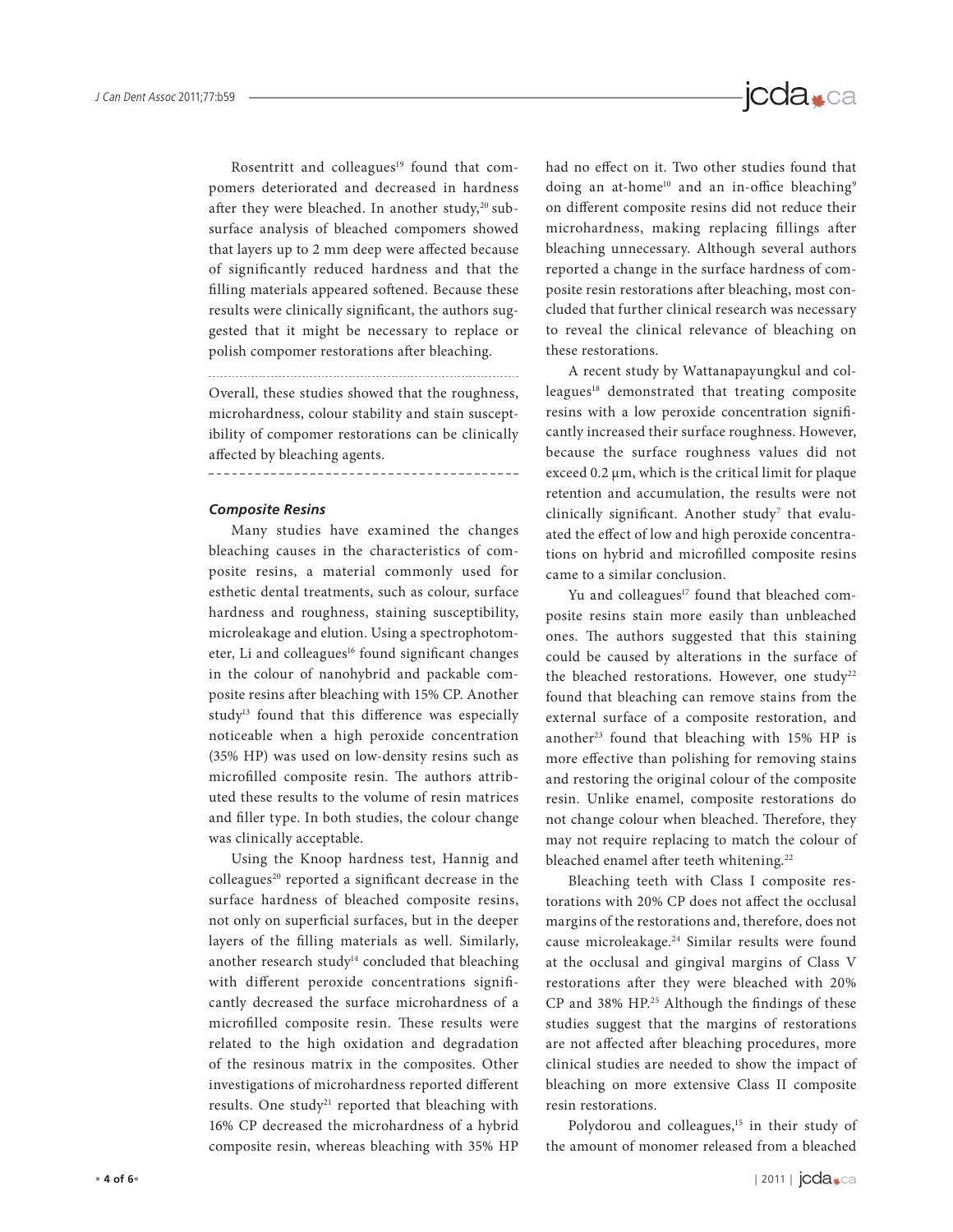composite resin, found that less Bis-GMA (bisphenol A-glycidyl dimethacrylate) and less UDMA-2 (urethane dimethacrylate) were released from composite resin restorations than from unbleached control samples. The released concentration of TEGDMA (triethylene glycoldimethacrylate) molecules was similar to that of the control group.15

Overall, although many studies found potential changes in the physical properties of compositeresin restorations after bleaching, they could not demonstrate the clinical relevance of these changes and recommended further clinical research.

## **Conclusion**

Given the availability of 2 types of peroxide in multiple concentrations, the lack of consensus about the effects of bleaching agents on restorative materials among the authors of the laboratory studies reviewed in this article is not surprising. Dentists should be aware that the physical properties of some dental restorations may be altered after bleaching. They should also make sure that their patients with dental restorations are aware of the changes that may occur during whitening, as well as the possibility that their bleached restorations may need to be polished or replaced at the end of the treatment.  $\overrightarrow{\ast}$ 

#### **THE AUTHORS**



*Ms. El-Murr* is a third-year dental student, faculty of dentistry, University of Montreal, Montreal, Quebec.



*Dr. Ruel* is a clinical lecturer in the department of oral health, faculty of dentistry, University of Montreal, Montreal, Quebec



*Dr. St-Georges* is an associate professor in the department of restorative dentistry, faculty of dentistry, University of Montreal, Montreal, Quebec

*Correspondence to:* Ms. Jessica El-Murr, Faculty of dentistry, University of Montreal, P.O. Box 6128, Station Centre-Ville, Montreal, QC H3C 3J7. Email: jessica.el-murr@ umontreal.ca

The authors have no declared financial interests.

This article has been peer reviewed.

## **References**

1. Al-Salehi SK, Hatton PV, Miller CA, McLeod C, Joiner A. The effect of carbamide peroxide treatment on metal ion release from dental amalgam. Dent Mater. 2006;22(10):948-53. Epub 2005 Dec 20.

2. Al-Salehi SK, Hatton PV, McLeod CW, Cox AG. The effect of hydrogen peroxide concentration on metal ion release from dental amalgam. J Dent. 2007;35(2):172-6. Epub 2006 Sep 1.

3. Ahn HJ, Song YB, Lee YE, Lee JT, Cho SA, Kim KH. Surface change of dental amalgam after treatment with 10% carbamide peroxide. Dent Mater J. 2006;25(2):303-8.

4. Rotstein I, Avron Y, Shemesh H, Dogan H, Mor C, Steinberg D. Factors affecting mercury release from dental amalgam exposed to carbamide peroxide bleaching agent. Am J Dent. 2004;17(5):347-50.

5. Haywood VB. Greening of the tooth-amalgam interface during extended 10% carbamide peroxide bleaching of tetracycline-stained teeth: a case report. J Esthet Restor Dent. 2002;14(1):12-7.

6. Deliperi S. Interaction of peroxides with amalgam: a case report. J Esthet Restor Dent. 2007;19(4):208-11.

7. Moraes RR, Marimon JL, Schneider LF, Correr Sobrinho L, Camacho GB, Bueno M. Carbamide peroxide bleaching agents: effects on surface roughness of enamel, composite and porcelain. Clin Oral Investig. 2006;10(1):23-8. Epub 2005 Nov 16.

8. Zaki AA, Fahmy NZ. The effect of a bleaching system on properties related to different ceramic surface textures. J Prosthodont. 2009;18(3):223-9. Epub 2008 Feb 2.

9. Polydorou O, Mönting JS, Hellwig E, M. Auschill TM. Effect of in-office tooth bleaching on the microhardness of six dental esthetic restorative materials. Dent Mater. 2007;23(2):153-8. Epub 2006 Feb 10.

10. Polydorou O, Hellwig E, Auschill TM. The effect of athome bleaching on the microhardness of six esthetic restorative materials. J Am Dent Assoc. 2007;138(7):978-84.

11. Turker SB, Biskin T. The effect of bleaching agents on the microhardness of dental aesthetic restorative materials. J Oral Rehabil. 2002;29(7):657-61.

12. Yalcin F, Gurgan S. Bleaching-induced colour change in plastic filling materials. J Biomater Appl. 2005;19(3):187-95.

13. Hubbezoglu I, Akaoglu B, Dogan A, Keskin S, Bolayir G, Özçelik S, et al. Effect of bleaching on color change and refractive index of dental composite resins. Dent Mater J. 2008;27(1):105-16.

14. Taher NM. The effect of bleaching agents on the surface hardness of tooth colored restorative materials. J Contemp Dent Pract. 2005;6(2):18-26.

15. Polydorou O, Beiter J, König A, Hellwig E, Kümmerer K. Effect of bleaching on the elution of monomers from modern dental composite materials. Dental Mater. 2009;25(2):254-60. Epub 2008 Sep 7.

16. Li Q, Yu H, Wang Y. Colour and surface analysis of carbamide peroxide bleaching effects on the dental restorative materials in situ. J Dent. 2009;37(5):348-56. Epub 2009 Feb 8.

17. Yu H, Pan X, Lin Y, Li Q, Hussain M, Wang Y. Effects of carbamide peroxide on the staining susceptibility of tooth-colored restorative materials. Oper Dent. 2009;34(1):72-82.

18. Wattanapayungkul P, Yap AUJ, Chooi KW, Lee MFLA, Selamat RS, Zhou RD. The effect of home bleaching agents on the surface roughness of tooth-colored restoratives with time. Oper Dent. 2004;29(4):398-403.